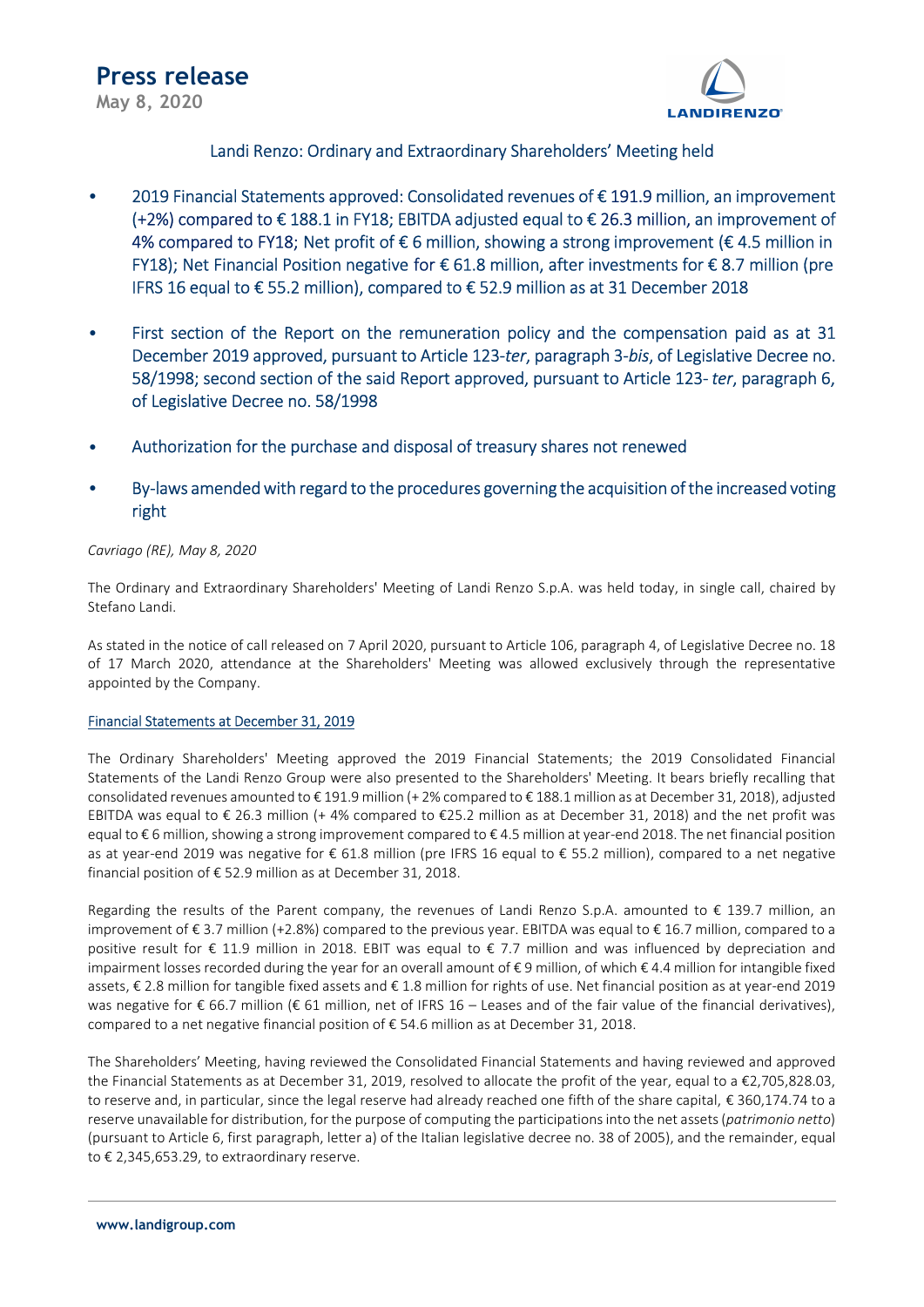

## Report on the remuneration policy and the compensation paid as at 31 December 2019

With regard to the Report on the remuneration policy and the compensation paid, provided under Article 123-ter of Legislative Decree no. 58/1998 and Article 84-quater of the regulations approved by Consob with resolution no. 11971 of May 19, 1999, which had already been approved by the Board of Directors on March 13, 2020, the Shareholders' Meeting approved the first section, pursuant to Article 123-ter, paragraph 3-bis, of Legislative Decree no. 58/1998 and voted in favor of the second section, pursuant to Article 123-ter, paragraph 6, of Legislative Decree no. 58/1998.

#### Authorization for the purchase and disposal of treasury shares not renewed

The Shareholders' Meeting did not approve the proposed authorization for the purchase and disposal of treasury shares, after revocation of the resolution adopted by the Shareholders' Meeting of 29 April 2019.

In this respect, it should be recalled that, as disclosed in the press release issued on 28 April 2020, the majority shareholders Girefin S.p.A. and Gireimm S.r.l. announced their intention to vote against the proposal for the authorization of the acquisition and disposal of treasury shares. This negative vote was motivated exclusively by the intention of not precluding the Company from having access to the liquidity support measures introduced by the Italian law decree no. 23 of 8 April 2020 (the so-called "Business Decree"). Indeed, Article 1, paragraph 2, letter i) of the Business Decree provides for, among the conditions to benefit from the credit facilities, the non-approval, by the applicant and any other company of the group to which it belongs, of the buyback of treasury shares in the course of 2020.

In the course of 2019, the Parent Company did not trade either treasury shares or shares of its holding companies and currently does not hold treasury shares or shares of holding companies. The subsidiaries do not hold any shares of the Parent Company.

#### Amendments to the By-laws

The Shareholders' Meeting approved the proposed amendments to article 6-bis of the By-laws concerning the "shares with increased voting rights" system, provided for under article 127-quinquies of Legislative Decree no. 58/1998, in order to align the provisions of the by-laws with the most recent guidelines on the acquisition of the increased voting rights and the procedures for ascertaining the related conditions, released by Consob in communication no. 0214548 of 18 April 2019.

According to the said guidelines, private autonomy is not entitled to any discretion in defining the legal and factual conditions for the acquisition of the increased voting rights, as these are already defined by the legislator and limited to the circumstances that the company's shares: a) are recorded in a special list and b) have belonged to the same person for a continuous period (of not less than twenty-four months) from the date of enrollment in the list.

The proposal to amend the by-laws was approved with the favorable vote of 93.47% of the voting share capital represented at the Shareholders' Meeting, corresponding to 59.17% of the share capital and 74.33% of the total voting rights of Landi Renzo.

\* \* \*

The minutes of the Shareholders' Meeting and the summary statement of the voting will be made available to the public in accordance with the terms and methods provided for by the laws and regulations in force and thus will also be available on the corporate website www.landirenzogroup.com, section Investors, Governance, 2020 Shareholders' Meeting documents.

Pursuant to Article 154-bis, paragraph 2, of Italian Legislative Decree No. 58 of February 24, 1998, the Officer in charge of preparing the Company's financial statements, Paolo Cilloni, declares that the accounting information contained in this press release corresponds to the documented results, books and accounting records.

This press release is also available on the corporate website www.landirenzogroup.com.it.